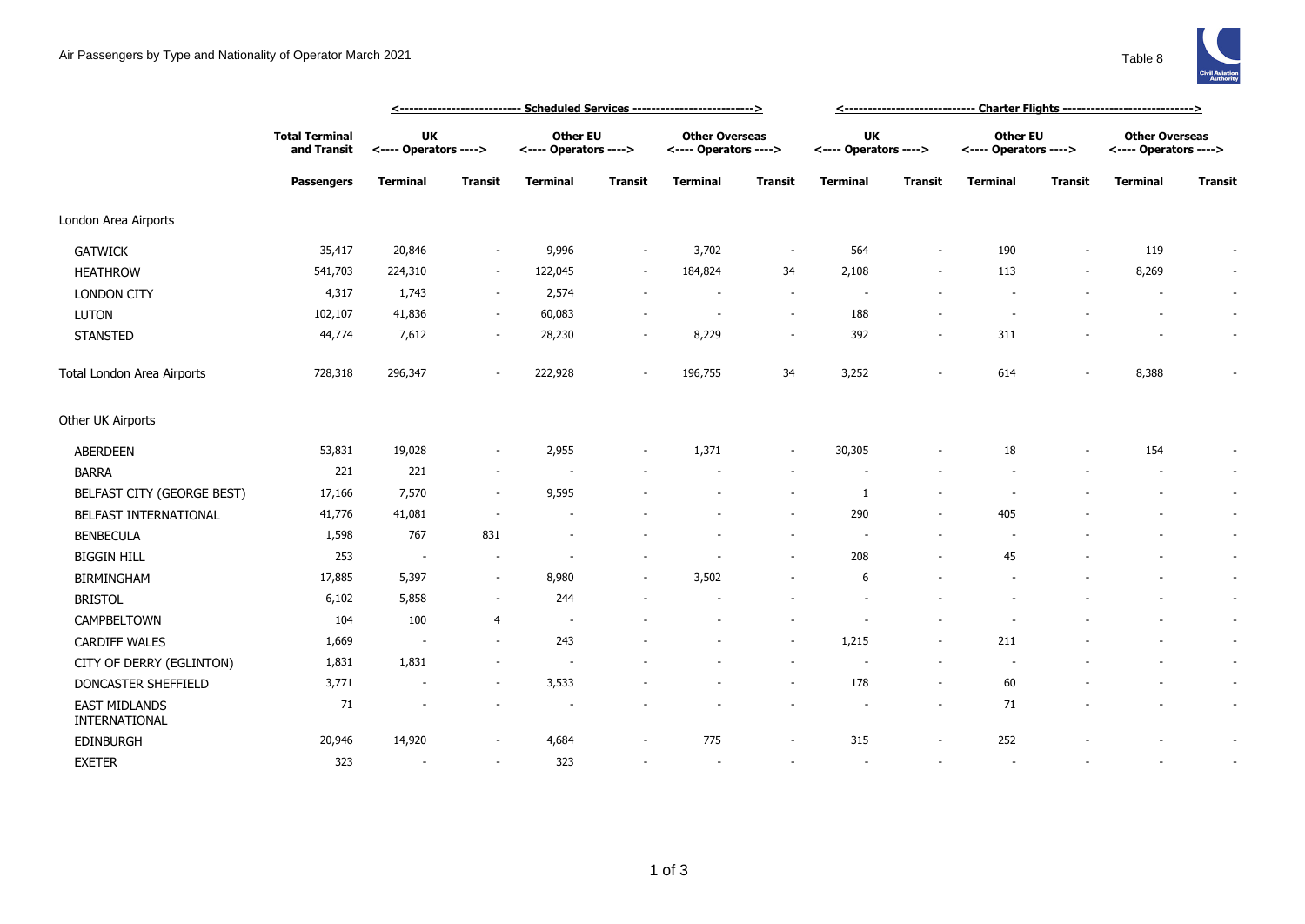

|                                          |                                                           |                                    |                | <u> &lt;--------------------------- Scheduled Services --------------------------&gt;</u> |                |                                                |                          |                                    |                          |                                          |                          |                                                |                          |
|------------------------------------------|-----------------------------------------------------------|------------------------------------|----------------|-------------------------------------------------------------------------------------------|----------------|------------------------------------------------|--------------------------|------------------------------------|--------------------------|------------------------------------------|--------------------------|------------------------------------------------|--------------------------|
|                                          | <b>Total Terminal</b><br>and Transit<br><b>Passengers</b> | <b>UK</b><br><---- Operators ----> |                | <b>Other EU</b><br><---- Operators ---->                                                  |                | <b>Other Overseas</b><br><---- Operators ----> |                          | <b>UK</b><br><---- Operators ----> |                          | <b>Other EU</b><br><---- Operators ----> |                          | <b>Other Overseas</b><br><---- Operators ----> |                          |
|                                          |                                                           | <b>Terminal</b>                    | <b>Transit</b> | <b>Terminal</b>                                                                           | <b>Transit</b> | <b>Terminal</b>                                | <b>Transit</b>           | <b>Terminal</b>                    | <b>Transit</b>           | <b>Terminal</b>                          | <b>Transit</b>           | <b>Terminal</b>                                | <b>Transit</b>           |
| Other UK Airports                        |                                                           |                                    |                |                                                                                           |                |                                                |                          |                                    |                          |                                          |                          |                                                |                          |
| <b>GLASGOW</b>                           | 22,221                                                    | 20,738                             |                | 619                                                                                       |                |                                                |                          | 498                                | $\sim$                   | 296                                      | $\overline{\phantom{a}}$ | 70                                             |                          |
| <b>HUMBERSIDE</b>                        | 1,575                                                     | 479                                |                |                                                                                           |                |                                                |                          | 887                                | $\sim$                   | 186                                      | 18                       | 5                                              | $\overline{\phantom{a}}$ |
| <b>INVERNESS</b>                         | 476                                                       | 476                                |                |                                                                                           |                |                                                |                          |                                    |                          |                                          |                          | $\overline{\phantom{a}}$                       | $\overline{\phantom{a}}$ |
| <b>ISLAY</b>                             | 297                                                       | 292                                | 5              |                                                                                           |                |                                                |                          |                                    |                          |                                          |                          |                                                | $\sim$                   |
| ISLES OF SCILLY (ST.MARYS)               | 1,251                                                     | 1,251                              |                |                                                                                           |                |                                                |                          |                                    |                          |                                          |                          |                                                |                          |
| <b>KIRKWALL</b>                          | 4,505                                                     | 3,337                              | 1,027          |                                                                                           |                |                                                |                          | 141                                |                          |                                          |                          |                                                |                          |
| LANDS END (ST JUST)                      | 1,251                                                     | 1,251                              |                |                                                                                           |                |                                                |                          |                                    |                          |                                          |                          |                                                | $\overline{\phantom{a}}$ |
| <b>LEEDS BRADFORD</b>                    | 782                                                       | $\overline{a}$                     | $\sim$         | 782                                                                                       |                |                                                |                          |                                    |                          |                                          |                          |                                                | $\overline{\phantom{a}}$ |
| LERWICK (TINGWALL)                       | 82                                                        | 82                                 |                |                                                                                           |                |                                                |                          |                                    |                          |                                          |                          |                                                | $\overline{\phantom{a}}$ |
| LIVERPOOL (JOHN LENNON)                  | 7,463                                                     | 5,248                              | $\sim$         | 1,713                                                                                     |                |                                                | $\overline{\phantom{a}}$ | 362                                | $\overline{\phantom{a}}$ | 140                                      |                          |                                                |                          |
| <b>MANCHESTER</b>                        | 94,577                                                    | 29,009                             | $\sim$         | 25,430                                                                                    | $\sim$         | 35,793                                         | $\sim$                   | 136                                | $\sim$                   | 4,047                                    | 6                        | 156                                            | $\overline{\phantom{a}}$ |
| <b>NEWCASTLE</b>                         | 8,074                                                     | 5,943                              | $\sim$         | 1,935                                                                                     |                |                                                | $\sim$                   | 196                                |                          |                                          |                          |                                                | $\overline{\phantom{a}}$ |
| <b>NORWICH</b>                           | 6,779                                                     | 1,323                              | $\sim$         | $\overline{\phantom{a}}$                                                                  |                |                                                | $\sim$                   | 5,456                              |                          |                                          |                          |                                                | $\overline{\phantom{a}}$ |
| <b>PRESTWICK</b>                         | 59                                                        | $\sim$                             | $\sim$         | 31                                                                                        | 28             |                                                | $\sim$                   |                                    |                          |                                          |                          |                                                | $\overline{\phantom{a}}$ |
| SOUTHAMPTON                              | 2,968                                                     | 2,818                              |                | $\overline{\phantom{a}}$                                                                  |                |                                                | $\sim$                   | 150                                |                          |                                          |                          |                                                | $\overline{\phantom{a}}$ |
| STORNOWAY                                | 1,817                                                     | 1,709                              | 108            |                                                                                           |                |                                                | $\sim$                   | $\overline{\phantom{a}}$           |                          |                                          |                          |                                                | ٠                        |
| <b>SUMBURGH</b>                          | 10,876                                                    | 2,408                              | 73             | ٠                                                                                         |                |                                                | $\sim$                   | 8,380                              | 15                       |                                          |                          |                                                |                          |
| TEESSIDE INTERNATIONAL<br><b>AIRPORT</b> | 2,022                                                     | 1,424                              | 463            |                                                                                           |                |                                                |                          | 135                                |                          |                                          |                          |                                                | $\overline{\phantom{a}}$ |
| <b>TIREE</b>                             | 180                                                       | 173                                | $\overline{7}$ |                                                                                           |                |                                                |                          |                                    |                          |                                          |                          |                                                |                          |
| Total Other UK Airports                  | 334,802                                                   | 174,734                            | 2,518          | 61,067                                                                                    | 28             | 41,441                                         | $\sim$                   | 48,859                             | 15                       | 5,731                                    | 24                       | 385                                            |                          |
| Total All Reporting UK Airports          | 1,063,120                                                 | 471,081                            | 2,518          | 283,995                                                                                   | 28             | 238,196                                        | 34                       | 52,111                             | 15                       | 6,345                                    | 24                       | 8,773                                          |                          |